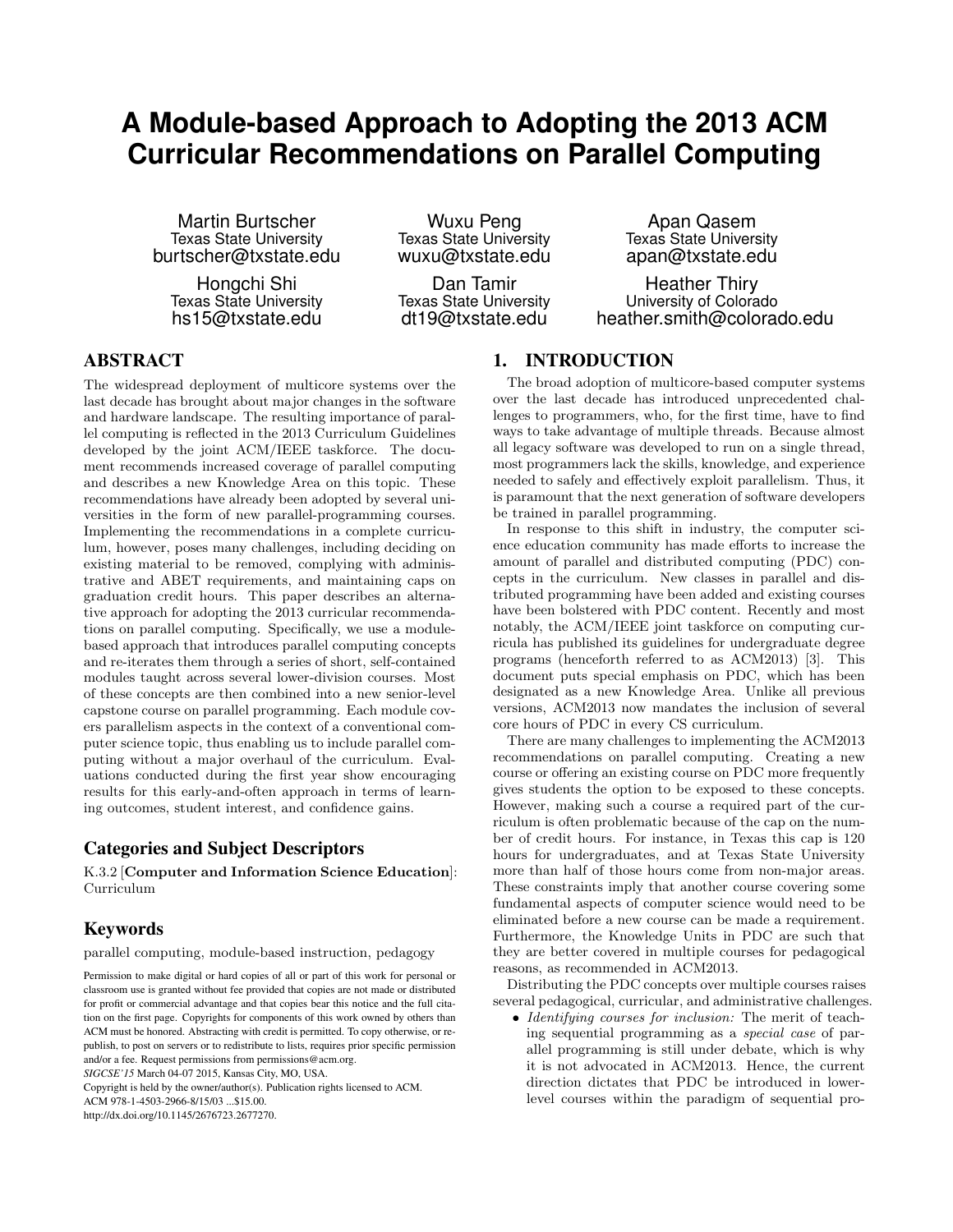gramming. Identifying courses where PDC material can be taught without disrupting the flow of content while satisfying the pre-requisite structure is difficult.

- Adjusting existing content: Introducing new material, particularly in lower-division courses, implies that some existing content needs to be eliminated or condensed. It is not readily apparent what this content should be, making it difficult to insert new topics. An even less desirable approach is to concentrate all material in a core upper-level course (e.g., Programming Languages or Operating Systems) where there is some flexibility in organizing the material. Several of the example curricula presented in ACM2013 take this approach. However, by their own admission, this does not provide the coverage of many of the Tier 2 core topics [3].
- Faculty training: Faculty teaching introductory courses may not have sufficient experience teaching PDC topics. In many institutions, introductory courses are staffed by a rotating pool of adjunct faculty. This makes it difficult to provide adequate training or maintain consistency across sections of lower-level courses, further complicating the adoption of PDC material.
- Administrative issues: At many universities, curriculum revisions require a rather involved process, moving through departmental, college, and university curriculum committees. Changes may be further restricted to satisfy the timeline for *curriculum cycles*.

This paper describes our method to adopting the ACM2013 curricular recommendations on parallel computing that addresses the above issues. In our early-and-often approach, parallel computing concepts are introduced and reiterated through a series of short, self-contained modules across several lower-division courses. Most of these concepts are later combined in a newly designed senior-level capstone course on parallel programming. The development and deployment of the modules are based on three key principles (described in Section 3) that provide pedagogical advantages and facilitate a gradual migration to a PDC-enhanced curriculum.

## 2. BACKGROUND

Although parallel computing has been an important area within computer science for decades, it did not find its way into mainstream undergraduate CS curricula until recently. Efforts at integrating parallelism can be divided into two periods, delineated by the advent of multicore processors.

#### 2.1 Pre-multicore era integration efforts

Early efforts at integration mostly involved developing an upper-level elective covering various aspects of parallel computing [10] or an elective that focused solely on a specific parallel programming paradigm [6, 9]. These courses were primarily offered at universities that had faculty with research interests in parallel and high-performance computing. The cost of parallel computers further limited the offering of such courses to larger research-oriented universities [6]. A survey of CS undergraduate curricula at 40 universities of varied orientation (e.g., liberal arts, masters, R1 research) conducted by the authors in 2009 revealed a similar trend<sup>1</sup>. Prior to the multicore shift, there had been only a few efforts at a more holistic integration of parallel computing into the curriculum [12]. Most of these efforts either did not sustain or were not adopted beyond the originating college.

#### 2.2 Multicore era integration efforts

The industry-wide shift to multicore processors provided strong impetus for integrating PDC into the undergraduate curriculum. Many more parallel computing courses are now being offered with greater regularity. Curricular revisions are also under way to include more parallelism. The Georgia Institute of Technology has adopted a rolling introduction to parallel computing concepts in both its CS and ECE curricula [7]. The wide availability of multicore systems has made parallel computers much more affordable. This has allowed smaller liberal arts colleges to incorporate parallelism in their courses. In fact, many of the recent integration efforts have been initiated at such colleges [5, 8].

There are also endeavors at building communities to encourage and aid the adoption of PDC topics across universities, notably the CSinParallel project, whose aim it is to insert parallel computing concepts into various CS courses in multiple curricular contexts [2]. The formation of the TCPP Curriculum committee on PDC by the IEEE and the National Science Foundation is another notable endeavor in the same direction. This multi-institutional committee organizes many activities to encourage adoption of PDC at universities both nationally and internationally [4]. The success of this committee has led to the formation of the CDER Center, a larger body with similar goals [1].

#### 2.3 PDC in ACM2013

ACM2013 underlines the need for integrating Parallel and Distributed Computing into undergraduate CS curricula and includes PDC as a new Knowledge Area. The topics within the PDC area are broken down into nine Knowledge Units. Furthermore, parallelism-related concepts also appear in the System Fundamentals Knowledge Area. Five Core Tier 1 hours on PDC are now recommended, compared to zero in the previous version of the guidelines. An extra 10 hours of Core Tier 2 is also recommended. ACM2013 clearly states the need for spreading PDC topics across many courses in addition to offering a dedicated course on parallelism. It includes four example curricula, all of which demonstrate increased emphasis on parallel computing.

## 3. OUR APPROACH

For bringing the ACM2013 recommendations to our university (and similar institutions), we employ the early-andoften approach originally proposed by Brown et al. [2]. This strategy introduces PDC concepts through a series of modules dispersed across several courses. In our implementation, we put special emphasis on the coverage of topics in each module individually and as a sequence. We also pay attention to when they are taught. As depicted in Fig. 1, the key idea is to provide sufficient intersection with PDC topics on every major path through the curriculum. This ensures that students attain a broad perspective on parallel and distributed computing, irrespective of their choice of electives. The development and deployment of the modules is based on three key principles that provide certain pedagogical advantages and facilitate a gradual migration to a PDC-enhanced curriculum. We discuss these principles next.

(1) Introduce concepts at the right level of abstraction: To gain mastery in parallel programming (and se-

<sup>&</sup>lt;sup>1</sup>The survey was conducted as part of a proposal to NSF and was not published independently.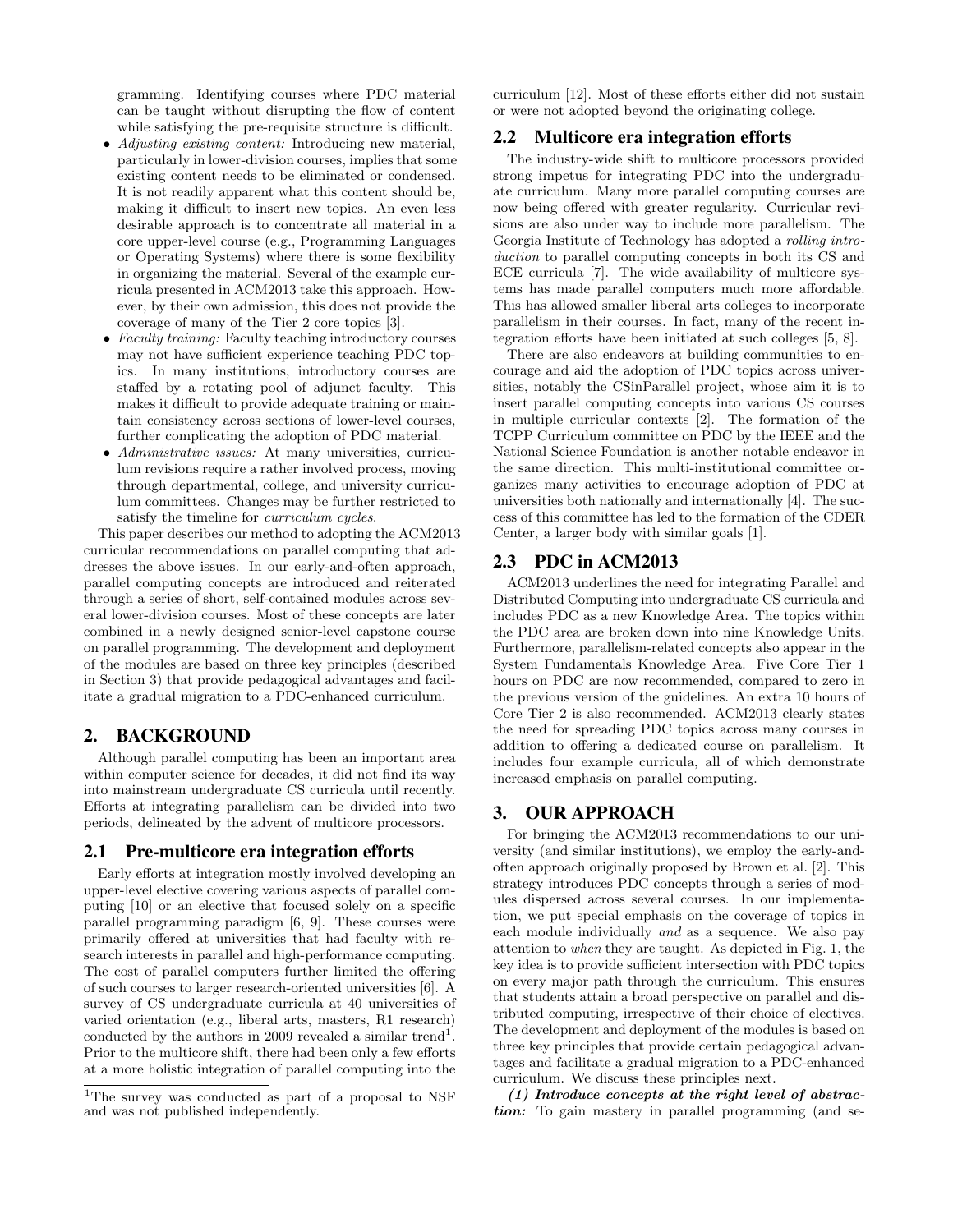

Figure 2: Module classification based on level of abstraction



Figure 1: The one-elective (top) and our early-andoften (bottom) approach of introducing PDC

quential programming, for that matter), students need to learn how to think about problems at different levels of abstraction and acquire the ability to switch between levels. Nevertheless, it is important to determine the right level of abstraction for introducing different aspects of parallel problem solving as exposing students to multiple levels all at once can create confusion. We advocate an approach that starts with the most abstract forms of concurrency and progressively reveals lower-level mechanisms. For example, students can learn about Amdahl's law for parallel programs without being able to write parallel programs; therefore, this topic can already be introduced in a CS I module. Fig. 2 shows a classification of module topics based on the level of abstraction. Higher-level concepts are introduced first and reinforced in subsequent years as students are gradually exposed to lower-level ideas. Some topics, such as performance of parallel programs, span multiple levels of abstraction and are covered in several modules.

(2) Provide "parallel context" to key topics in the existing curriculum: Many theories and concepts covered throughout the CS curriculum can enhance a student's comprehension of parallel computing principles. However, such topics are often not taught in a parallel context. For example, almost all data structures courses introduce recursion, and, in many cases, a divide-and-conquer algorithm is used as a primary example. Yet, the fact that divide-and-conquer algorithms naturally lend themselves to parallelism is rarely

emphasized. Our approach incorporates parallel context in key topics such as divide-and-conquer algorithms. Since the modules are dispersed over several courses and do not introduce completely new concepts but rather extend topics that are already being covered, they can be introduced with minimal disruption of the original course schedule and content.

 $(3)$  *Encourage adoption:* For our approach to be successful, the modules need to be easy to adopt such that even an instructor with no prior experience in teaching parallel computing can seamlessly plug them into her course. With this goal in mind, the modules are designed to be short (1-3 hours) and self-contained. They include lecture notes, assignments, exercises, exam questions, solutions, and pedagogical notes. Although the modules follow a textbook treatment of the material, they are not tied to any specific textbook and are designed to be mostly programming language independent. Examples and assignments are created for multiple languages, APIs, and platforms, enabling straightforward adoption at other institutions.

#### 4. IMPLEMENTATION

We began implementing the early-and-often approach at Texas State in Fall 2012. In this section, we describe our implementation efforts over the past two years.

#### 4.1 Curriculum Overview

Our university offers both a Bachelor of Arts (BA) and a Bachelor of Science (BS) degree in computer science. The difference between the two programs in terms of major courses is minimal, and the described strategy applies equally to both programs. Thus, we only discuss the BS curriculum, an overview of which is shown in Fig. 3. Not all electives are listed and only Discrete Math is included among the required math courses. The students have to take an additional 46 credit hours of General Education Core, which is not shown in Fig. 3. The CS introductory sequence has a hardware and a software track. In the hardware track, the students progress through CS I, Assembly, Digital Logic, and Computer Architecture. In the software sequence, the students move through CS I, CS II, and Data Structures<sup>2</sup>. Software Engineering and Object Oriented Design and Implementation (OODI) serve as two required capstone courses. Embedded Systems and Human Factors are two of the three project courses that our students are required to take. Hence, most of them will take one of these courses while pursuing their undergraduate degree.

<sup>&</sup>lt;sup>2</sup>This course doubles as an Algorithms course.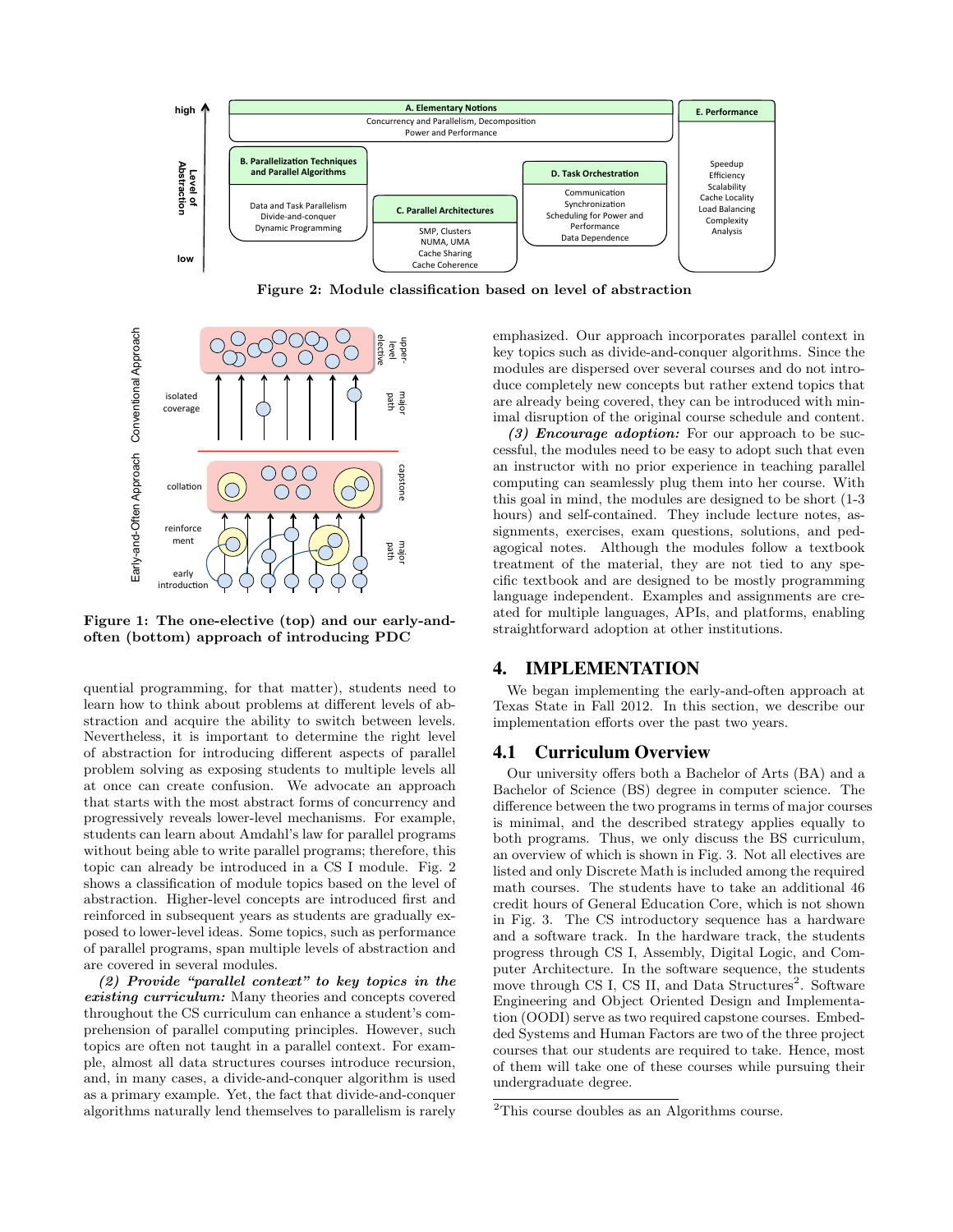

Figure 3: Computer science curriculum and mapping of PDC modules to major courses

| <b>Module Category</b>        | <b>ACM2013 PDC Knowledge Unit</b>    |
|-------------------------------|--------------------------------------|
| A. Elementary Notions         | Parallelism Fundamentals (PF)        |
| <b>B.</b> Parallel Algorithms | Parallel Decomposition (PD)          |
|                               | Parallel Algorithms (PA)             |
| C. Parallel Architecture      | Parallel Architecture (PR)           |
| D. Task Orchestration         | Communication $\&$ Coordination (CC) |
| E. Parallel Performance       | Parallel Performance (PP)            |

Table 1: Module categories and their correspondence to ACM2013 Knowledge Units

#### 4.2 Coverage of ACM2013 Knowledge Units

To date, we have developed seven modules covering various aspects of parallel computing. These modules are divided into five categories indexed A through E. The module categories and the ACM2013 Knowledge Units (KU) they correspond to are shown in Table 1. The planning and development of the modules began prior to the publication of ACM2013. For this reason, our classification differs slightly from the ACM2013 mandated KUs. This difference is only nominal, however. As shown in Table 2, our module topics map closely to the topics of the corresponding KUs in ACM2013. For instance, module A in Elementary Notions covers all four topics (and corresponding learning outcomes) of the Parallelism Fundamentals KU. Combined, the seven modules provide coverage of all Tier 1 Core topics and most Tier 2 Core topics in the Parallel Algorithms and Parallel Performance KUs.

#### 4.3 Module Placement

Because of the 120-hour cap on graduation hours and many of our students' dependence on financial aid, most CS majors only end up taking about four or five upper-level electives before graduating. This makes careful planning of module integration vital to the success of our strategy.

Before implementing our strategy, we first performed a detailed review and analysis of the material covered in each of our introductory sequence courses and several upper-level electives. In reviewing the existing content, we had two

|                          | <b>ACM2013 PDC Knowledge Unit</b> |                |             |              |                |           |  |  |  |  |  |  |
|--------------------------|-----------------------------------|----------------|-------------|--------------|----------------|-----------|--|--|--|--|--|--|
| Courses                  | PF                                | РD             | $_{\rm CC}$ | PR.          | <b>PA</b>      | <b>PP</b> |  |  |  |  |  |  |
| $\overline{\text{CS I}}$ | 0.75                              |                |             |              |                | 0.25      |  |  |  |  |  |  |
| CS II                    | 0.5                               | 0.5            | 0.25        |              |                | 0.25      |  |  |  |  |  |  |
| Computer Ethics          |                                   |                |             |              |                |           |  |  |  |  |  |  |
| Assembly                 | 0.5                               |                |             | 0.5          |                |           |  |  |  |  |  |  |
| Digital Logic            | 0.5                               |                |             | 0.5          |                |           |  |  |  |  |  |  |
| Data Structures          | 0.25                              | 0.5            | 0.5         |              | 0.5            |           |  |  |  |  |  |  |
| Computer Architecture    | 0.25                              |                |             | $\mathbf{1}$ |                | 0.5       |  |  |  |  |  |  |
| $\overline{OODI}$        |                                   |                |             |              | $\mathbf{1}$   | 0.5       |  |  |  |  |  |  |
| Software Engineering     |                                   |                | 1           |              |                |           |  |  |  |  |  |  |
| <b>Embedded Systems</b>  |                                   |                |             |              |                |           |  |  |  |  |  |  |
| <b>Operating Systems</b> |                                   | 1              |             |              | 0.5            |           |  |  |  |  |  |  |
| Other Elective           |                                   |                |             |              |                |           |  |  |  |  |  |  |
| Total                    | 2.75                              | $\overline{2}$ | 1.75        | 3            | $\overline{2}$ | 1.5       |  |  |  |  |  |  |

Table 3: PDC coverage in CS major path (grey cells refer to Tier 2 topics)

goals: (i) to find context for introducing parallel topics and (ii) to identify content that has been removed or de-emphasized in ACM2013. Based on this analysis, we constructed a mapping of our modules to various courses in the curriculum. This mapping is illustrated in Fig. 3. We found opportunities for introducing modules in four introductory courses, both in the hardware and the software track. We also discovered opportunities in four upper-level required courses. Computer Ethics is the only required course where we could not place a module. We identified several electives as good candidates for module integration as shown in Fig. 3.

Most of these opportunities have already been exploited (shown in green text in Fig. 3). We plan to introduce more modules in future years. However, as the data in Table 3 show, our current implementation already provides excellent coverage of ACM2013 PDC topics. A typical major will encounter 8.5 Tier 1 hours and 4.5 Tier 2 and elective hours even without taking the Parallel Programming capstone course. It should be noted, though, that several concepts are reiterated throughout the modules. Hence, the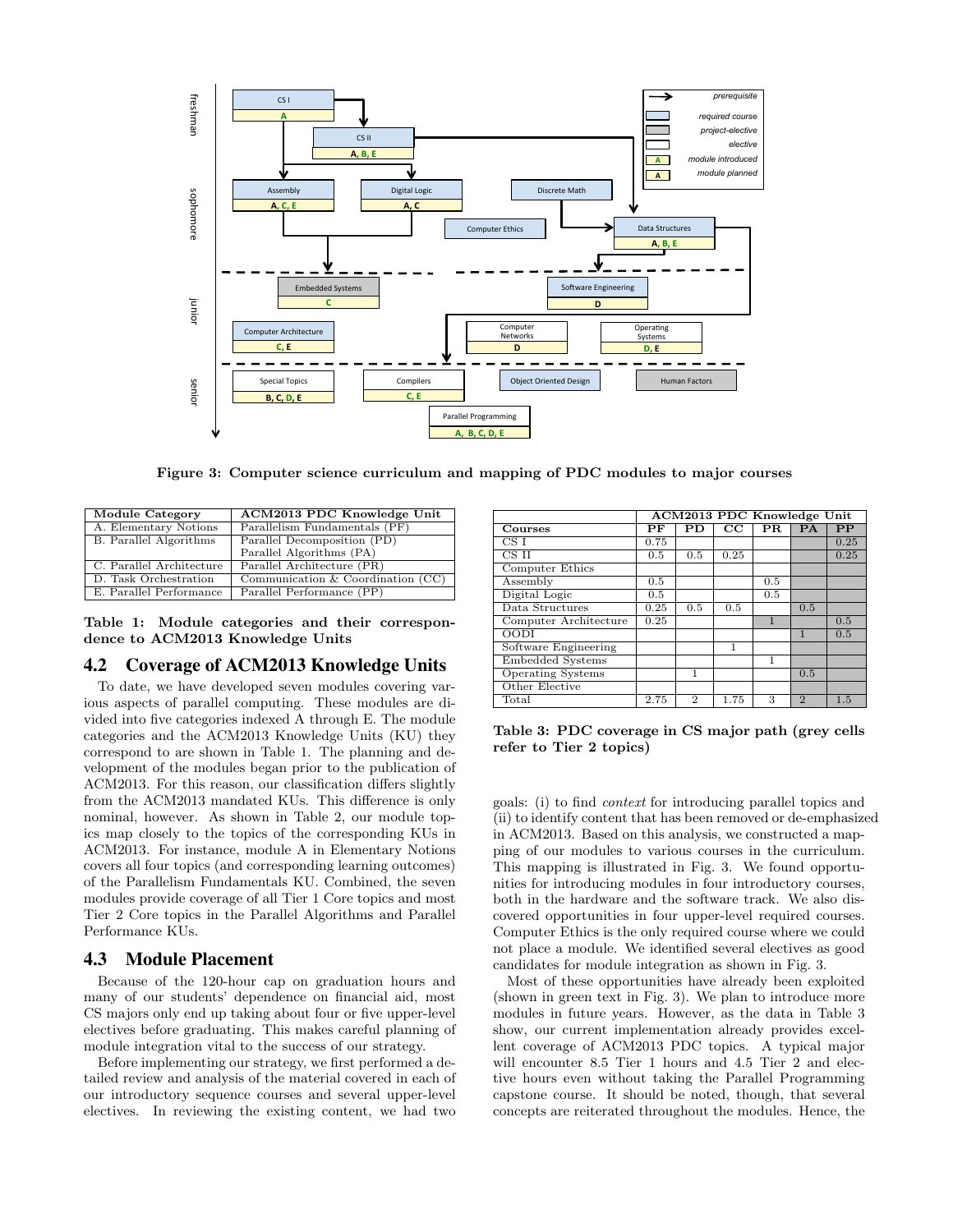| Module         | Topics in ACM2013 PDC Knowledge Units |                                       |                     |                                       |             |                |                               |                               |                                       |                   |                               |              |    |    |                     |     |              |         |             |                               |    |     |
|----------------|---------------------------------------|---------------------------------------|---------------------|---------------------------------------|-------------|----------------|-------------------------------|-------------------------------|---------------------------------------|-------------------|-------------------------------|--------------|----|----|---------------------|-----|--------------|---------|-------------|-------------------------------|----|-----|
|                | Ιa                                    | Тp                                    | 1c                  | 1d                                    | 2a          | 2 <sub>b</sub> | 3a                            | 3b                            | 4a                                    | 4b                | 4c                            | 4d           | 5a | 5b | 5c                  | -5d | 6а           | 6Ь      | 6с          | 6d                            | 6е | -6f |
|                | $\overline{\phantom{a}}$<br>$\lambda$ | $\lambda$                             | $\sim$<br>$\Lambda$ | $\overline{\phantom{a}}$<br>⋏         | $\sim$<br>∼ | --             | $\overline{\phantom{a}}$<br>∼ |                               | $\overline{\phantom{a}}$<br>$\lambda$ |                   |                               |              |    |    | ⋏                   |     |              |         |             | ∼                             |    |     |
|                | $\sim$<br>л.                          | $\lambda$                             | $\mathbf{r}$<br>∼   | $\overline{\phantom{a}}$<br>∼         | --<br>∼     |                | $\overline{\phantom{a}}$<br>∼ |                               | <br>⋏                                 |                   |                               |              |    |    | $\sim$<br>$\Lambda$ |     |              |         |             | $\overline{\phantom{a}}$<br>∼ |    |     |
|                | $\sim$<br>л.                          | л.                                    |                     |                                       |             |                |                               |                               |                                       |                   | $\overline{\phantom{a}}$<br>∼ | $\sim$<br>л. |    |    |                     |     | <br>л.       | --<br>◠ |             |                               |    |     |
| C2             | $\sim$<br>л.                          | $\overline{\phantom{a}}$<br>л.        |                     |                                       |             |                |                               |                               | --                                    | $\mathbf{r}$<br>⋏ |                               |              |    |    |                     |     | <br>л.       | --<br>◠ |             |                               |    |     |
| D1             | $\sim$<br>$\lambda$                   | $\overline{\phantom{a}}$<br>$\lambda$ |                     | $\overline{\phantom{a}}$<br>$\lambda$ | - -<br>⋏    | --             |                               | $\overline{\phantom{a}}$<br>∼ |                                       |                   |                               |              |    |    |                     |     |              |         |             |                               |    |     |
| D <sub>2</sub> | $\sim$<br>л.                          | $\mathbf{r}$<br>$\lambda$             |                     |                                       |             |                |                               |                               | $\overline{\phantom{a}}$              | х                 |                               |              |    |    |                     |     | $\sim$<br>л. | --      | $\sim$<br>⋏ |                               |    |     |
|                | $\sim$<br>∼                           | $\overline{\phantom{a}}$              |                     |                                       | - -<br>⋏    | - -            |                               |                               |                                       |                   |                               |              |    |    |                     |     | --<br>∼      | ◠       |             | $\overline{\phantom{a}}$      |    |     |

Table 2: Coverage of ACM2013 topics in PDC modules. Topics are numbered sequentially starting with first Knowledge Unit (i.e., 1a denotes the first topic in KU Parallelism Fundamentals)



#### Figure 4: Student performance on PDC topics in all courses where a module was introduced (2013-14)

9.5 cumulative hours in Tier 1 do not quite represent 9.5 hours of coverage of distinct PDC topics.

## 5. EVALUATION

We instated two forms of evaluation during the first year. The assessment plan for the student learning outcomes was designed by the involved faculty whereas the teaching effectiveness and student engagement was evaluated through an independent external evaluator. Additionally, we began collecting and compiling data for a longitudinal study in which we evaluate student performance in the capstone Parallel Programming course in relation to the number of modules the students have encountered as they progressed through the program. At this time, we do not have sufficient longitudinal data to present because only a few students have completed the capstone course who have also taken a class with a PDC module. We hope to publish these results by the end of 2015.

The modules were implemented in 13 sections of six different courses over three semesters. The combined enrollment in these sections was 323. Seven instructors were involved in teaching the modules in the various sections.

## 5.1 Learning Outcome

For each section in which a module was introduced, a final exam question was prepared to assess student comprehension of the material covered. Although programming assignments and homeworks were associated with most modules, for consistency, we only considered student performance on final exam questions to evaluate the learning outcome. Aside from numeric scoring (which was different for different sections), a rubric was created for each question that graded the student responses on a scale of very poor, poor, fair, good, and very good. Fair or better was considered a passing grade.

Fig. 4 shows the resulting student performance on the final exam questions in all courses where a module was implemented. We observe a satisfactory learning outcome for students who were introduced to new PDC concepts. Overall, 67% of the students received a passing grade on the exam questions. This rate is slightly higher than all majors who score a C or better in these courses.



Figure 5: Comparison of student performance in lower- and upper-division courses

Fig. 5 compares the student performance in lower- and upper-division courses. We were apprehensive that the students may perform poorly in some of the lower-division courses because the topics appear to be too advanced to them. Yet, somewhat surprisingly, the passing rate was higher (about 3%) in the lower-division courses, attesting to the suitability of module placement.

After implementing a module for the first time, we obtained feedback both from the instructor and the students on the content and pedagogy. Then we revised and improved the modules based on this feedback. Fig. 6 compares the student performance in courses where a module was introduced for the first time to courses where a revised module was introduced. As we can see, there is almost a 17% increase in the passing rate when a revised module is taught, either by the same instructor or by a different instructor. These results suggest the need for iterative improvement and adjustment of each module.

#### 5.2 Student Interest and Learning Experience

We conducted an independent external evaluation to assess changes in student confidence and interest in computer science as well as the students' perceptions of their classroom learning experiences. To obtain these measurements, the Student Assessment of Learning Gains (SALG) survey [11] was administered electronically at the end of the semester to the students enrolled in courses where a module was introduced.

The strongest reported gains were in confidence and interest in computer science in general and parallel computing in particular. The students also thought that the learning